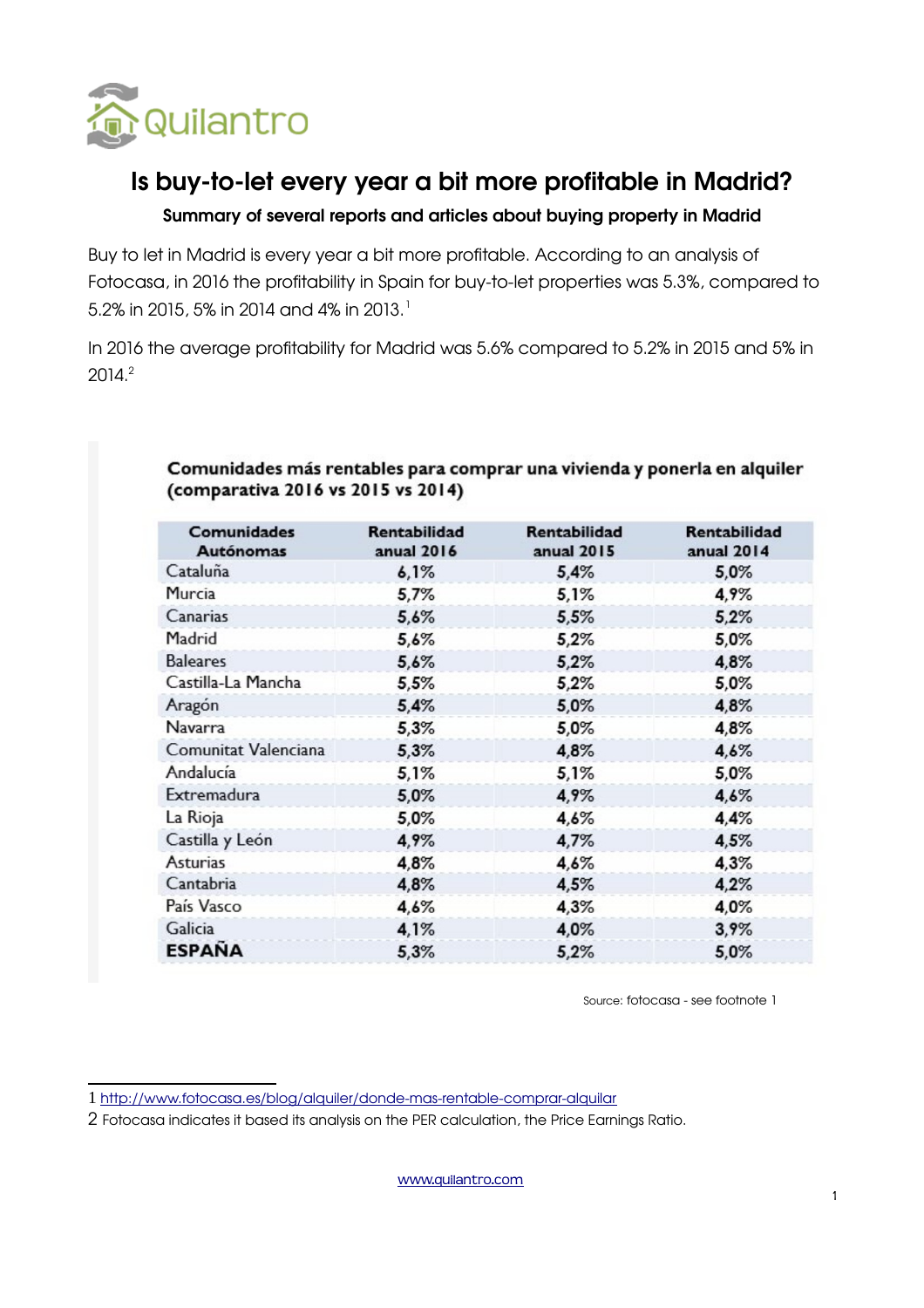According to an analysis of Fotocasa for Expansión dated May 2016<sup>[3](#page-1-0)</sup>, the districts with a high demand for renting apartments are the City Centre, Carabanchel, Tetuán, Puente de Vallecas and Latina. They offer an average profitability of 6%, compared to the average profitability of 5.3% in Spain. They vary from 7.4% for Puente de Vallecas to 4.9% in the City Centre.

Below you will find an overview of this analysis:

- the average value per m<sup>2</sup> in Madrid is 2.142  $\epsilon$ .
- in all 21 districts of Madrid the price has increased.
- the most sold property has a surface of 81 m<sup>2</sup> and an average price of 150.188  $\epsilon$ .
- the average price for a property of 70 m<sup>2</sup> is 117.203  $\epsilon$ .
- the average price for a property of 90 m<sup>2</sup> is 184.731  $\epsilon$ .
- the average price for a property of 120 m<sup>2</sup> is 308.056  $\epsilon$ .
- in Chamberí the average profitability is 4.5%, with an average price of 3.444  $\epsilon$  per  $m<sup>2</sup>$ .
- in Salamanca the average profitability is 4.2%, with an average price of 3.597  $\epsilon$  per  $m<sup>2</sup>$ .
- in Retiro the average profitability is 4.5%, with an average price of 3.270  $\epsilon$  per m<sup>2</sup>.

According to an article of 2[4](#page-1-1) January 2017, the gross return in Madrid was 5.9% for 2016.<sup>4</sup>

In February 2017, Expansión published a guide to invest in properties.<sup>[5](#page-1-2)</sup>

According to this guide, there are a few facts or statements that can be relevant for investors. Here's a summary:

- investing in property should be seen as a long term investment.
- buying an apartment to let (buy-to-let) offers an average annual profitability of 4.4%. If you add the revaluation to this, the number increases to 8.4% (third trimester of 2016). This is the average national number, published by El Banco de España.
- in cities like Madrid and Barcelona this percentage is much higher, especially in the central districts, where they can increase by 20%.

<span id="page-1-0"></span><sup>3</sup> [http://apcebcn.cat/web2015/wp-content/uploads/2016/05/expansion-280516-hab-los-distritos-mas](http://apcebcn.cat/web2015/wp-content/uploads/2016/05/expansion-280516-hab-los-distritos-mas-rentables-para-invertir-en-vivienda-en-madrid-y-barcelona.pdf)[rentables-para-invertir-en-vivienda-en-madrid-y-barcelona.pdf](http://apcebcn.cat/web2015/wp-content/uploads/2016/05/expansion-280516-hab-los-distritos-mas-rentables-para-invertir-en-vivienda-en-madrid-y-barcelona.pdf)

<span id="page-1-1"></span><sup>4</sup> <http://www.expansion.com/economia/2017/01/24/58872806ca4741512d8b463c.html>

<span id="page-1-2"></span><sup>5</sup> [http://apcebcn.cat/web2015/wp-content/uploads/2017/02/expansion-180217-hab-guia-para-invertir-en](http://apcebcn.cat/web2015/wp-content/uploads/2017/02/expansion-180217-hab-guia-para-invertir-en-vivienda.pdf)[vivienda.pdf](http://apcebcn.cat/web2015/wp-content/uploads/2017/02/expansion-180217-hab-guia-para-invertir-en-vivienda.pdf)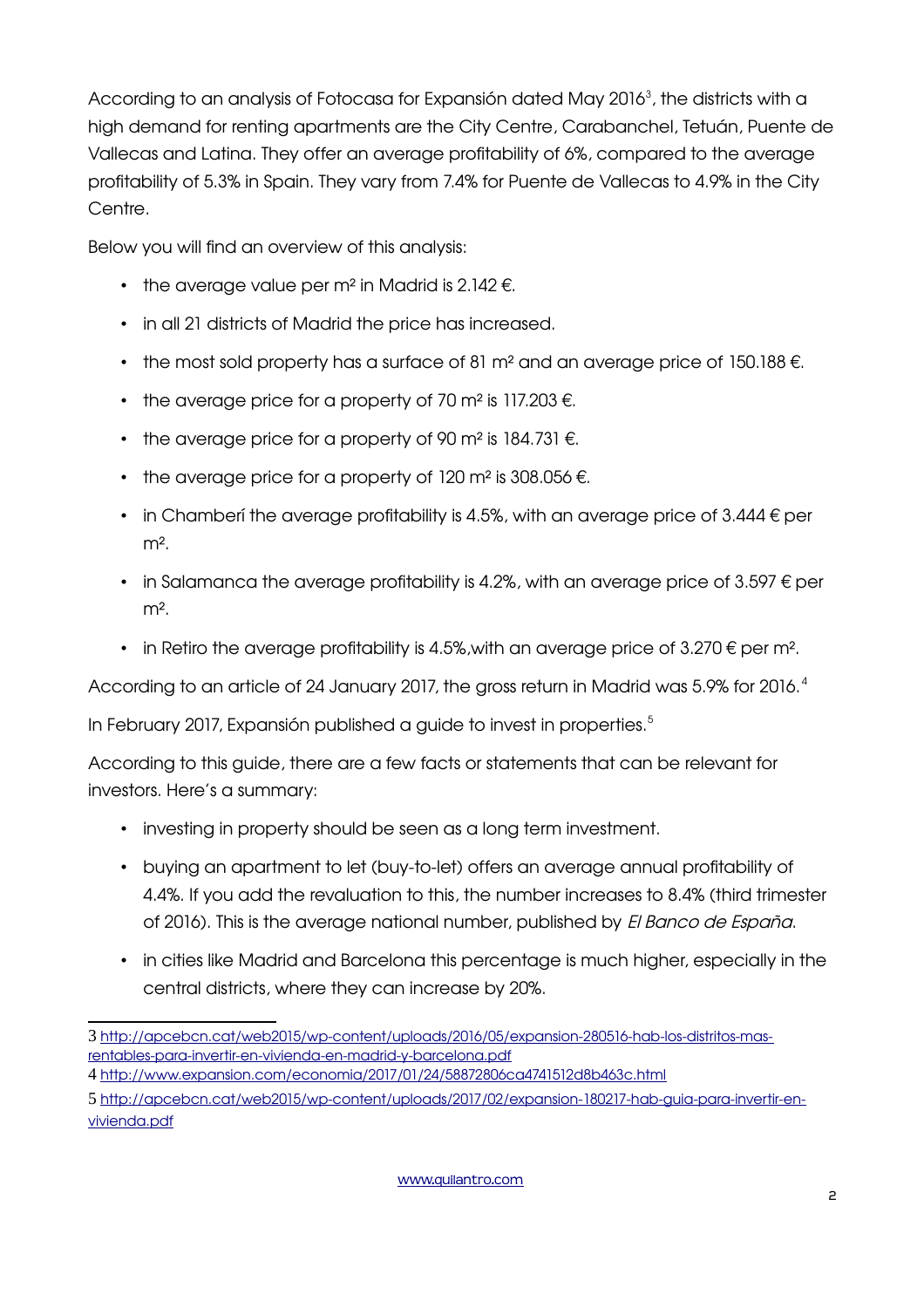- if we take into account the data of the Colegio de Registradores, the total profitability increased by 10.1%, because in the last trimester of 2016 the profitability of the rent was another 4.4% and the price increased by 5.7%.
- for 2017 they expect an increase of the profitability of residential properties.
- the most interesting areas to invest in Madrid are in the City Centre, Carabanchel, Tetuán, Puente de Vallecas and Latina.
- these areas offer an average profitability of 6%, the revaluation not included.
- the average profitability in the province of Madrid is 5.9%.
- in Madrid 9 of the 21 districts are more than 10% more expensive. The City Centre with an increase by 16.5% and a rent of 16.90  $\epsilon$  per m<sup>2</sup> and Salamanca 9.8% are even more expensive with  $16.10 \text{ } \in \text{per } m^2$ .
- according to urban Data Analytics (uDA), the neighbourhood of Arganzuela stands out for its high profitability and low risk. The best apartment is situated in Arganzuela with a surface of 47 m<sup>2</sup> and a profitability of 15%.
- uDA has developed a method to analyse real estate information that enables one to make a reconstruction of the best property to invest in.
- according to an expert of IPE (Instituto de Práctica Empresarial), the apartments with the best profitability have a surface of about 70 m<sup>2</sup>, are dedicated to letting to tourists and offer a profitability of more than 20%. This expert also indicates that another option is investing in apartments with two bedrooms in areas with a lot of demand amongst students, for example in the neighbourhood Arguëlles in Madrid. Nevertheless, in general, apartments in areas with good accessibility (public transport or highways) have a secure profitability and low risk.
- the experts mentioned in this document agree in general that it is important to combine risk and profitability. Or otherwise said, it is better to look for maximum profitability, but choose a property in a neighbourhood where there is a lot of demand for renting an apartment.
- according to a manifest of IPE, the price of property in Spain will increase by 8.7% in 2017. This would mean that the average value of property in Spain would increase from 144.973  $\epsilon$  to 157.555  $\epsilon$ . This is more than most experts state, they are assuming an increase in 2017 by 5%.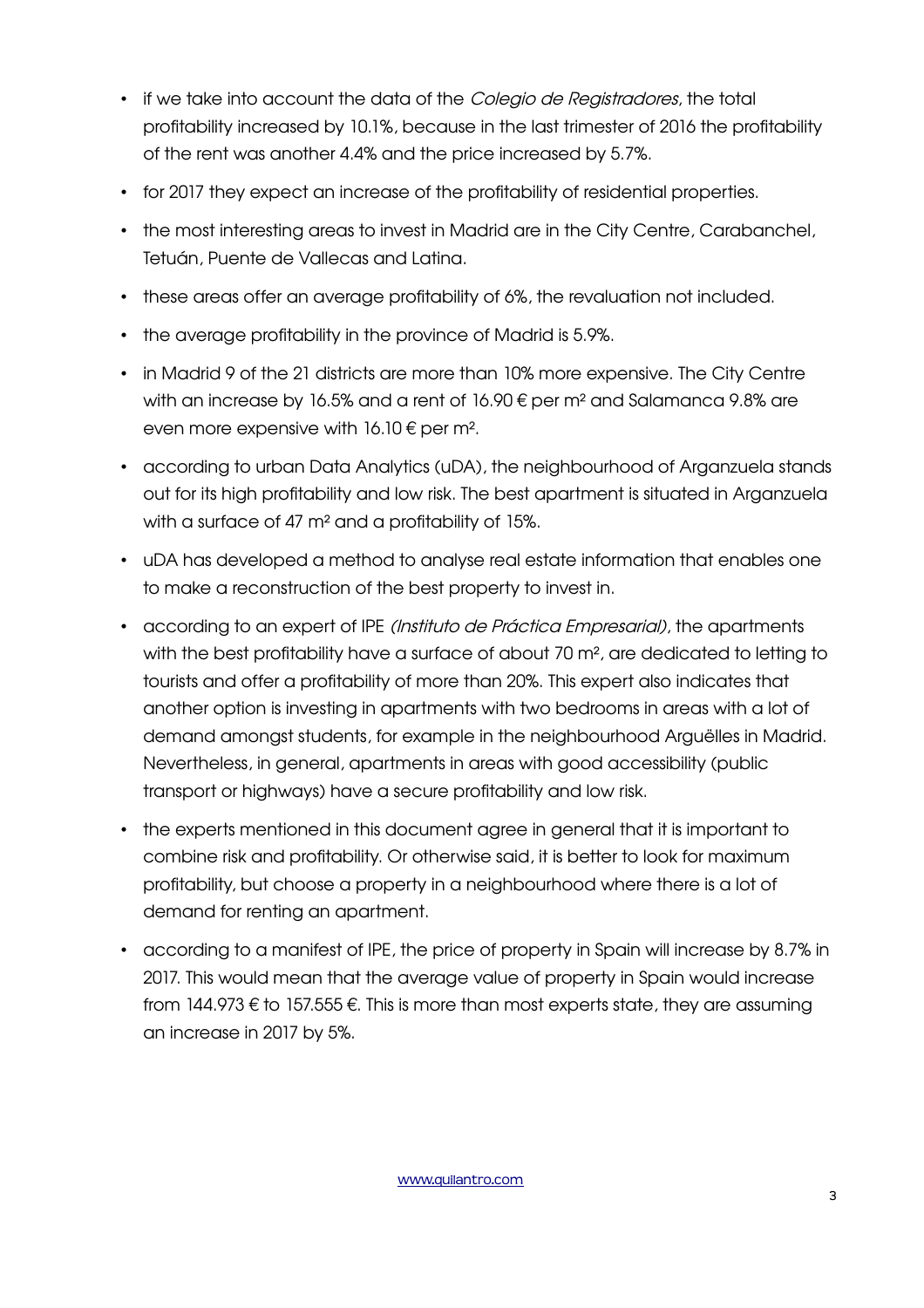

Source: el mundo - see footnote 6

According to the Banco de España, the profitability in the real estate housing sector has gone up to 8.3%. This percentage is a result of the sum of the exploitation of property by means of letting (4.4%) and its revaluation (3.9%).<sup>[6](#page-3-0)</sup>

<span id="page-3-0"></span><sup>6</sup> <http://www.elmundo.es/economia/2016/10/28/581219d3ca47418f0b8b4582.html>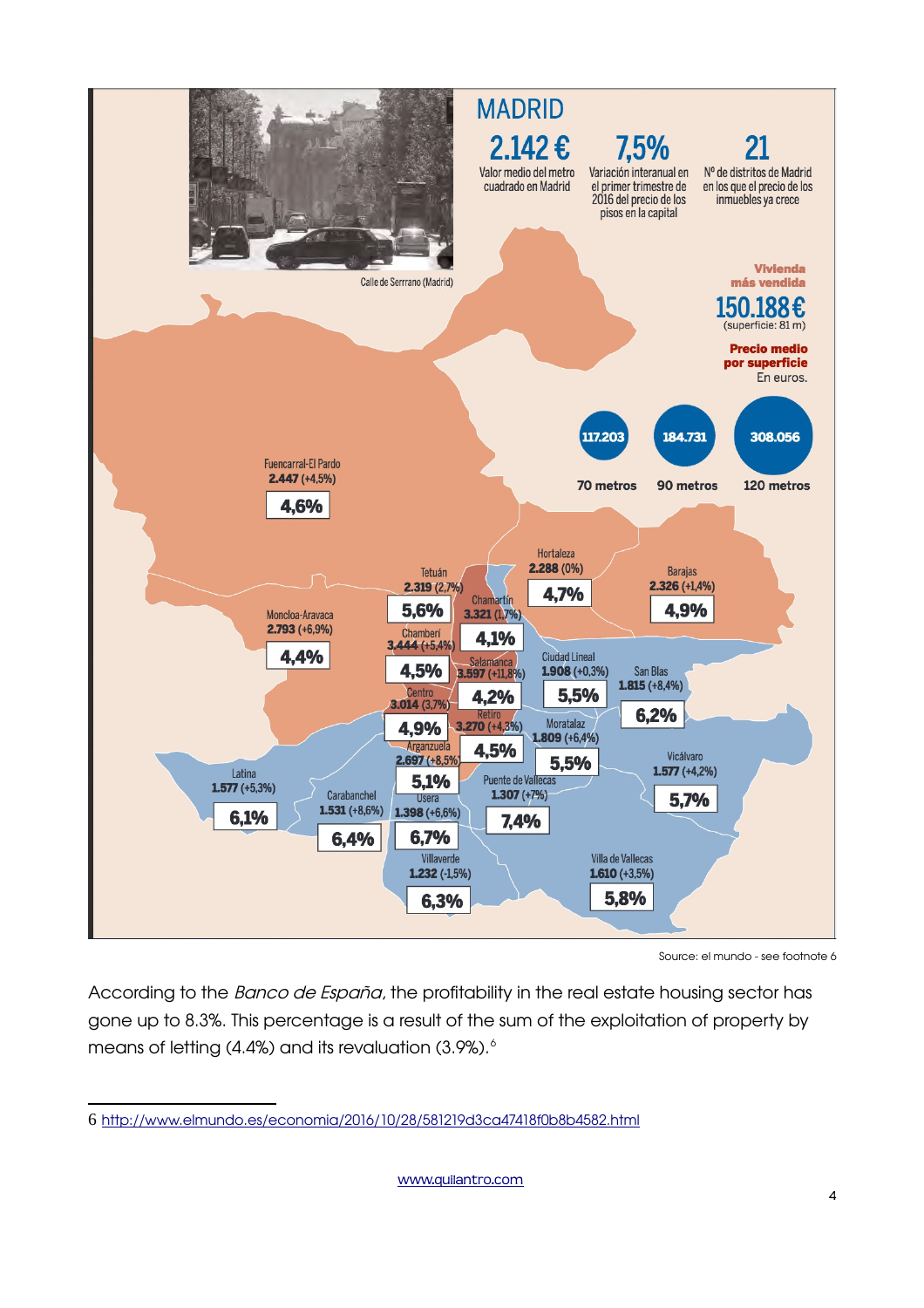In another article<sup>[7](#page-4-0)</sup> of October 2016, urban Data Analytics (uDA) gives a summary of the three steps to be surveyed to obtain data and trends. Firstly, they look at the number of properties sold. They analyse the areas with the highest increase over a certain period of time. Secondly, they estimate the amount of weeks a property has been effectively for sale. Thirdly, in contrast with the first step, they count the properties for sale that had a decreasing evolution over time. Looking at the data for Madrid, uDA states that the property with the highest profitability is a property between 100 and 139 m², situated in the City Centre, in the neighbourhood Justicia. According to the data they got, this neighbourhood experienced a considerable growth and a 20% shorter sales time compared to the average property in Madrid.

Other interesting districts are the neighbourhood Arcos (in the district San Blas, at the East side of Madrid, outside M30). It has a quite good profitability for properties up to 69 m².

However, the search to the highest profitability also includes a risk. uDA uses big data to minimise this problem and through an 'investment indicator' they combine different factors that influence the risk and profitability. Combining these different factors they conclude that the highest profitability can be found in the district of Usera (south of the City Centre) and then especially the neighbourhood Almendrales. This is an apartment with a size of 56 m<sup>2</sup>, two bedrooms, on the third floor, *exterior*, elevator and in a good condition, with an increase in price by 12% and an average price of 1.739 € per m².

According to a study of Fotocasa in 2016 $^8$  $^8$  the districts with the most demand for renting a property are the City Centre, Carabanchel, Tetuán, Puente de Vallecas and Latina. In 2016 the average profitability in these districts are 6%, one percent higher than the average profitability in Spain. From 7.4% in Puente de Vallecas until 4.9% in the city centre.

Fotocasa indicates that the most demanded area is the City Centre, where there has been an increase of 13.8% between the rental price per March 2015 and the price per March 2016.

What kind of apartment is mostly in demand?

The most demanded properties (buying and renting) are apartments situated on the first up to the fourth floor. And yes, there is a small difference in buying and renting. As people like to rent *áticos* (attics) and studios as well.

<span id="page-4-0"></span><sup>7</sup> [http://www.elmundo.es/blogs/elmundo/big-data-inmobiliario/2016/10/10/este-es-el-mejor-piso-para-invertir](http://www.elmundo.es/blogs/elmundo/big-data-inmobiliario/2016/10/10/este-es-el-mejor-piso-para-invertir-en.html)[en.html](http://www.elmundo.es/blogs/elmundo/big-data-inmobiliario/2016/10/10/este-es-el-mejor-piso-para-invertir-en.html)

<span id="page-4-1"></span><sup>8</sup> [http://prensa.fotocasa.es/los-distritos-mas-demandados-para-alquilar-una-vivienda-en-madrid-ofrecen-una](http://prensa.fotocasa.es/los-distritos-mas-demandados-para-alquilar-una-vivienda-en-madrid-ofrecen-una-rentabilidad-media-del-6/)[rentabilidad-media-del-6/](http://prensa.fotocasa.es/los-distritos-mas-demandados-para-alquilar-una-vivienda-en-madrid-ofrecen-una-rentabilidad-media-del-6/)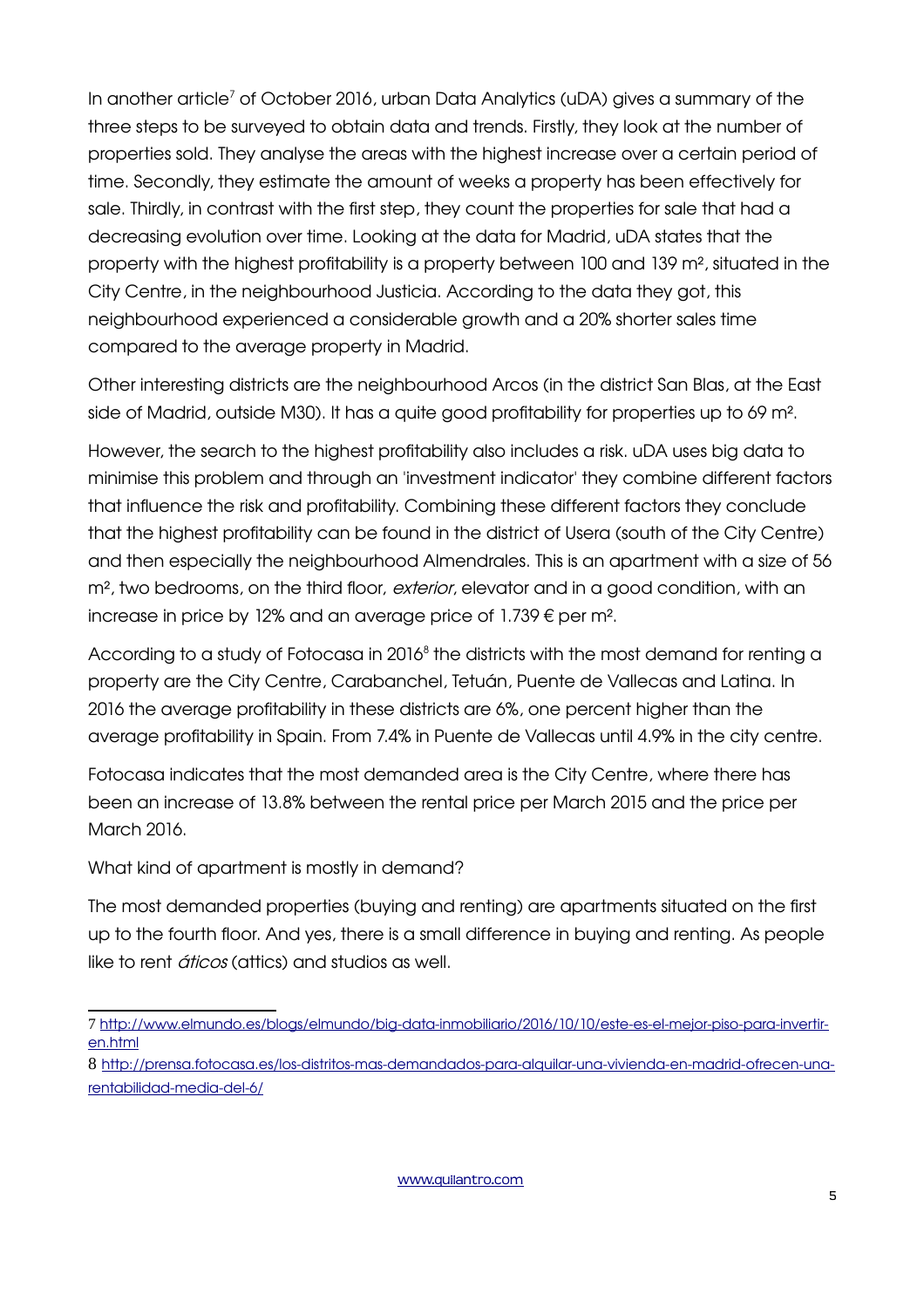If we are looking at Madrid, there is a difference between renting and buying. People tend to rent smaller apartments, the average is about 57 m² with two bedrooms while buying is focused on a surface of 80 m² with two or three bedrooms.

Here is an overview of urban Data Analytics as found in El Mundo of 28 October 2016:<sup>[9](#page-5-0)</sup>

|  | Por distritos |
|--|---------------|
|  |               |

En % anual

| <b>DISTRITO</b>     | <b>POR</b><br><b>ALQUILER</b> | REVALO-<br>RIZACIÓN | <b>TOTAL</b> |
|---------------------|-------------------------------|---------------------|--------------|
| Villaverde          | 7,00                          | 4,75                | 11,75        |
| Retiro              | 4,59                          | 6,42                | 11,01        |
| San Blas            | 5,98                          | 4,65                | 10,63        |
| Centro              | 5,28                          | 5,21                | 10,49        |
| Chamberí            | 4,48                          | 6,01                | 10,49        |
| Usera               | 7,09                          | $-3,32$             | 10,41        |
| Latina              | 6,16                          | 4,08                | 10,24        |
| Arganzuela          | 5,04                          | 5,02                | 10,06        |
| Chamartín           | 4,31                          | 5,75                | 10,06        |
| Salamanca           | 4,35                          | 5,02                | 9,37         |
| Tetuán              | 5,75                          | 3,36                | 9,11         |
| <b>MEDIA MADRID</b> | 5,84                          | 2,24                | 8,08         |
| P. de Vallecas      | 7,53                          | 0,03                | 7,56         |
| Moncloa-Aravaca     | 4,78                          | 2,71                | 7,49         |
| Fuencarral-El Pardo | 4.54                          | 1,85                | 6,39         |
| Moratalaz           | 5,23                          | 0,69                | 5,92         |
| Villa de Vallecas   | 5,97                          | $-0,21$             | 5,76         |
| Carabanchel         | 6,68                          | $-1,01$             | 5,67         |
| Barajas             | 5,28                          | 0.08                | 5,36         |
| Ciudad Lineal       | 5,07                          | 0,08                | 5, 15        |
| Hortaleza           | 4,66                          | $-0,75$             | 3,91         |
| Vicálvaro           | 6,39                          | $-3,02$             | 3,37         |

Fuente: uDA (urban Data Analytics)

Source: el mundo - see footnote 9

According to uDA the areas with the highest profitability are situated South and Southeast of Madrid. These are highly profitable districts, though also with higher risks. And bear in mind that properties are for sale for a longer period of time compared to the City Centre

Nathalie Onofre / EL MUNDO GRÁFICOS

<span id="page-5-0"></span><sup>9</sup> <http://www.elmundo.es/economia/2016/10/28/581219d3ca47418f0b8b4582.html>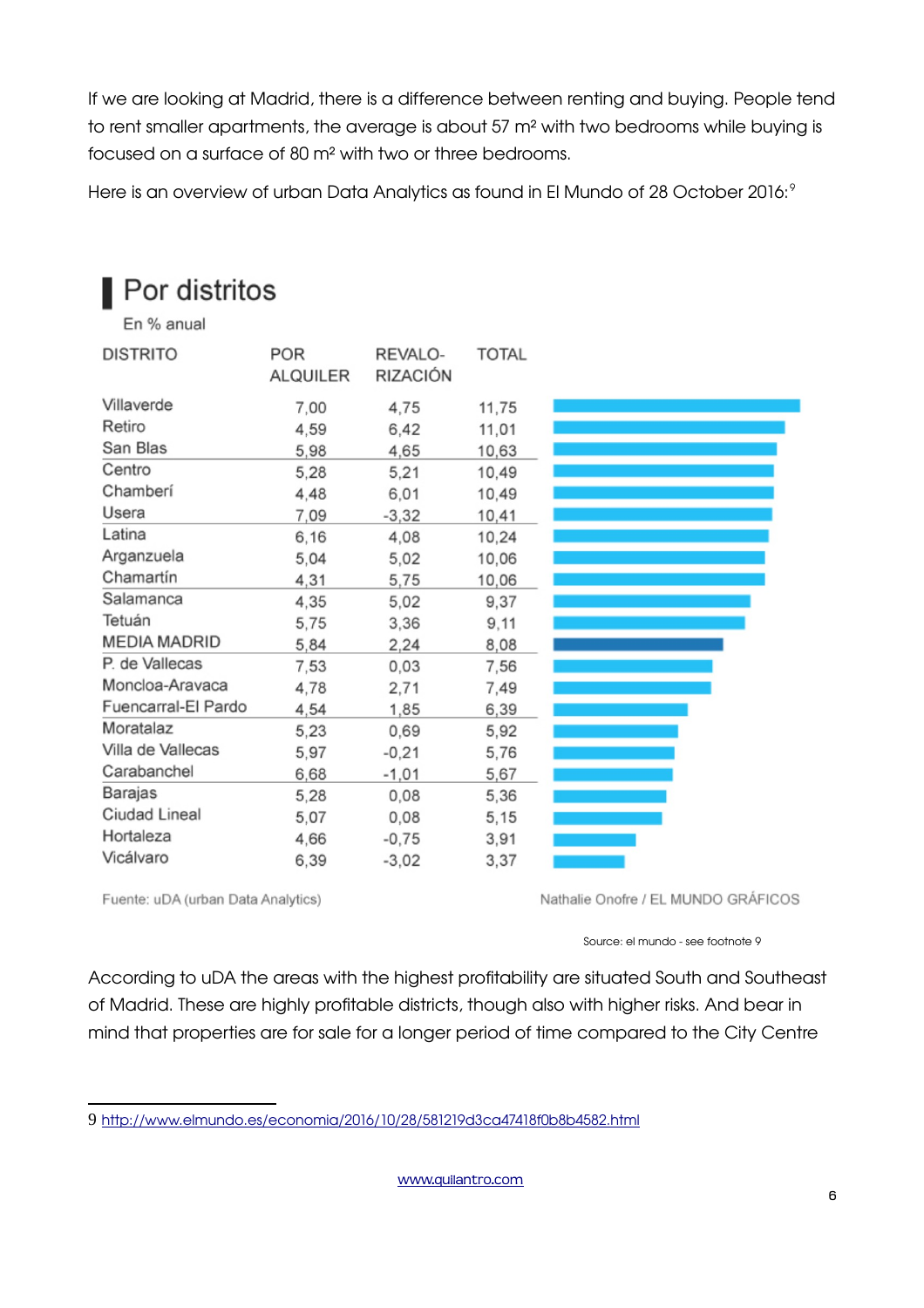of Madrid. And the *plusvalía* <sup>[10](#page-6-0)</sup> for revaluation is still negative or in most cases zero.

According to uDA, the highest increase in price can be found in Retiro, Chamberí, Chamartín as well as Salamanca although there you have the lowest profitability. However, these districts compensate the lower rental yield with the yearly price increase of properties, that is more than 5%.

According to an article in Expansión dated 28 February 2017<sup>[11](#page-6-1)</sup>, Arganzuela is starting to compete with the City Centre if we are looking at the profile of the buyer. Most of the buyers are Spanish. They know the area and see the value of places like the parque Madrid Río, Matadero, a former slaughter house, now converted in an attractive art centre or Madrid, and Atocha, the rail way station that is close to the Retiro Park. Now you see that prices have been increased by 10% in 2016.

In the neighbourhood Delicias, there is even an increase of 15%, up to 7.700  $\epsilon$  per m<sup>2</sup>, followed by areas like Imperial, Legazpi and Acacias that have reached prices more than 5.000 € per m².

Although the strong and growing demand repositions Justicia as the most expensive neighbourhood in the centre with prices reaching  $8.332 \epsilon$  per m<sup>2</sup>, but with a lack of supply of houses, especially in the area Salesa, investors are looking at other areas. In this respect, the most accessible neighbourhood is Embajadores. In 2016, sales of properties showed an increase of 150% and it has become the area of the highest return, indicates this article of February 2017.

In this article it is also stipulated that according to one of the real estate agents, Engel & Völkers, areas like Fuente del Berro, Embajadores, Delicias, Universidad or Ciudad Jardín are experiencing an increase of 10% or more.

# Information on rental prices 2016

According to a report of Idealista, Madrid ended 2016 with an increase in the rental price of housing by 15.6%. This puts the price per m<sup>2</sup> at 14.40  $\epsilon$ . <sup>[12](#page-6-2)</sup>

# Most recent statistics (February 2017)

According to Idealista<sup>[13](#page-6-3)</sup>, February 2017 shows a slight increase of the price of properties for sale. The average price in January was 2.331 € per m<sup>2</sup> and for February it is 2.334 € per m<sup>2</sup>.

<span id="page-6-0"></span><sup>10</sup> Plusvalía is the tax on the value of the land on which the property stands.

<span id="page-6-1"></span><sup>11</sup> <http://www.expansion.com/empresas/inmobiliario/2017/02/28/58b56e6c46163fe1758b45b5.html>

<span id="page-6-2"></span><sup>12</sup> <https://st1.idealista.com/comunicacion/files/informe-de-precios/alquiler-anio-2016.pdf>

<span id="page-6-3"></span><sup>13</sup> [http://st1.idealista.com/comunicacion/files/informe-de-precios/indice-mensual-de-precios-feb17.pdf](https://st1.idealista.com/comunicacion/files/informe-de-precios/indice-mensual-de-precios-feb17.pdf)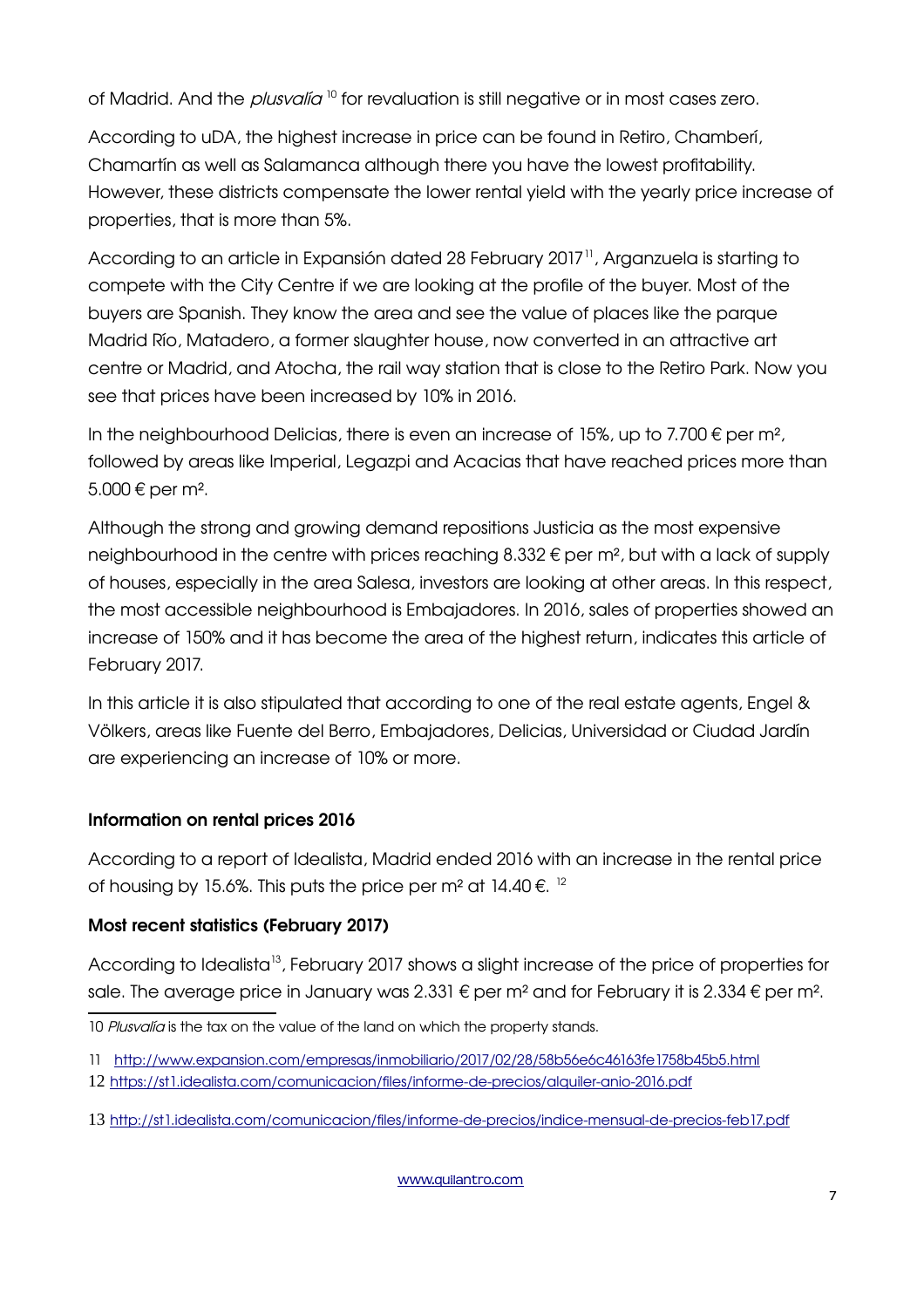For more statistics of Idealista you can follow this link: [https://www.idealista.com/informes-precio](https://www.idealista.com/informes-precio-vivienda)[vivienda](https://www.idealista.com/informes-precio-vivienda)

# Report of Engel & Völkers of 2016

In a report of the real estate agent Engel & Völkers<sup>[14](#page-7-0)</sup> we can find information on the prices per m² for many districts. Below, you will find an overview of Salamanca, Retiro, Chamartín and Chamberí.

# District Salamanca

The district Salamanca can be divided into six neighbourhoods: Recoletos, Castellana, Goya, Lista, Guindalera and Fuente del Berro. According to the report, in Guindalera there is a small but interesting area of properties with a surface of 200-250 m² around Parque de las Avenidas with an average price per m² of 2.950 €.

| Neigbourhoods /price per m <sup>2</sup> | Maximum price per m <sup>2</sup> | Minimum price per m <sup>2</sup> | Average price per m <sup>2</sup> |
|-----------------------------------------|----------------------------------|----------------------------------|----------------------------------|
| Recoletos                               | $8,000 \in$                      | $3,000 \in$                      | 5.600 €                          |
| Castellana                              | 7,500 €                          | 2,900€                           | 4.900€                           |
| Gova                                    | 6,500 €                          | 2,500€                           | $3.900 \in$                      |
| Lista                                   | 6,000 €                          | 2,700€                           | 4.000 €                          |
| Guindalera                              | $3,500 \in$                      | 2,300€                           | 2.950€                           |
| Fuente del Berro                        | $3,400 \in$                      | 2,100€                           | 2.950€                           |

Source: Report Engel & Völkers - see footnote 14

#### District Retiro

Retiro is situated just next to the Retiro Park, also known as the green longs of Madrid, as it has more than 15.000 trees and a surface of 125 hectare.

The Retiro district can be divided in Pacífico, Adelfas, Estrella, Ibiza, Jerónimos and Niño Jesús.

Retiro, Salamanca and Chamberí are the top 3 districts in the Madrid real estate market. These districts form the preferred high-end areas for Spaniards as well as for foreign buyers and investment funds.

Which one is the most prestigious neighbourhood of Madrid?

According to the report, this is the neighbourhood where Puerta de Alcalá, Plaza de

[www.quilantro.com](http://www.quilantro.com/)

<span id="page-7-0"></span><sup>14</sup> [http://www.somoschueca.com/wp-content/uploads/2016/03/Informe-Mercado-Madrid-Engel-Volkers-](http://www.somoschueca.com/wp-content/uploads/2016/03/Informe-Mercado-Madrid-Engel-Volkers-2016.pdf)[2016.pdf](http://www.somoschueca.com/wp-content/uploads/2016/03/Informe-Mercado-Madrid-Engel-Volkers-2016.pdf)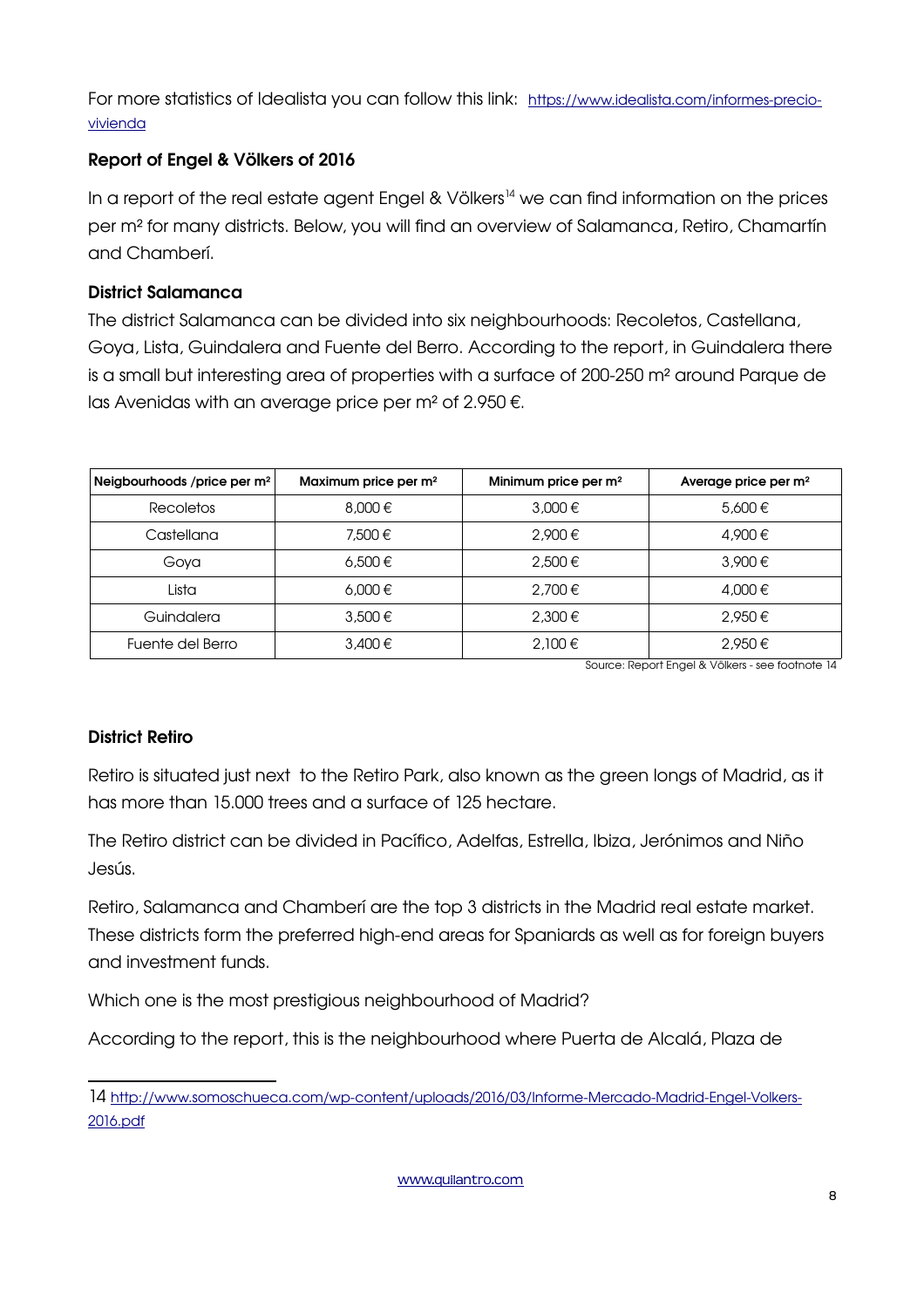Cibeles, Museo del Prado and Palacio de la Bolsa are situated: the neighbourhood Jerónimos. It also means it is one of the most expensive areas. With apartments up to 900  $m<sup>2</sup>$  and prices that may reach 10.000  $\epsilon$  per m<sup>2</sup>.

There is a lot of demand for apartments between 50 m² and 150 m² with prices up to 500.000 €. In the neighbourhoods La Estrella and Niño Jesús the most sought properties range from 600.000 and 1.000.000  $\epsilon$ , almost five times as the price you find in some areas like Pacífico and Adelfas.

Because of its good location, Jerónimo is one of the most demanded area for families.

| Neigbourhoods /price per $m^2$ | Maximum price per m <sup>2</sup> | Minimum price per m <sup>2</sup> | Average price per m <sup>2</sup> |
|--------------------------------|----------------------------------|----------------------------------|----------------------------------|
| <b>Jerónimos</b>               | 10,000 €                         | 2,700€                           | $5,300 \in$                      |
| Estrella                       | 5,300 €                          | $2.000 \in$                      | $3.300 \in$                      |
| Niño Jesús                     | 5,600 €                          | 2,100 €                          | 3.600 €                          |
| <b>Ibiza</b>                   | 6,800 €                          | 2,500€                           | 4.000 €                          |
| Pacífico                       | 4,100 €                          | 1,800€                           | $3.100 \in$                      |
| <b>Adelfas</b>                 | 5,200€                           | 1.900 €                          | $3,100 \in$                      |

Source: Report Engel & Völkers - see footnote 14

#### Chamartín

The district Chamartín can be divided in the neighbourhoods El Viso, Nueva España, Hispoamérica, Castilla, Prosperidad y Ciudad Jardín. Below you will find the prices per m² for properties for sale.

| Neigbourhoods /price per $m2$ | Maximum price per m <sup>2</sup> | Minimum price per m <sup>2</sup> | Average price per m <sup>2</sup> |
|-------------------------------|----------------------------------|----------------------------------|----------------------------------|
| El Viso                       | 10,000 €                         | $3,000 \in$                      | 5,600 €                          |
| Nueva España                  | $0.000 \in$                      | $3,000 \in$                      | 4.800€                           |
| Hispanoamérica                | $8,000 \in$                      | $2,000 \in$                      | 4,200€                           |
| Castilla                      | 7.000 €                          | 2.000€                           | $3,500 \in$                      |
| Prosperidad                   | 4,500€                           | 2.000€                           | $3,200 \in$                      |
| Ciudad Jardín                 | 6,500 €                          | $2,300 \in$                      | $3,500 \in$                      |

Source: Report Engel & Völkers - see footnote 14

# District Chamberí

This district can be divided in the following neighbourhoods: Trafalgar, Arapiles, Gaztambide, Vallehermoso, Ríos Rosas and Almagro. It is very Spanish, castizo.

[www.quilantro.com](http://www.quilantro.com/)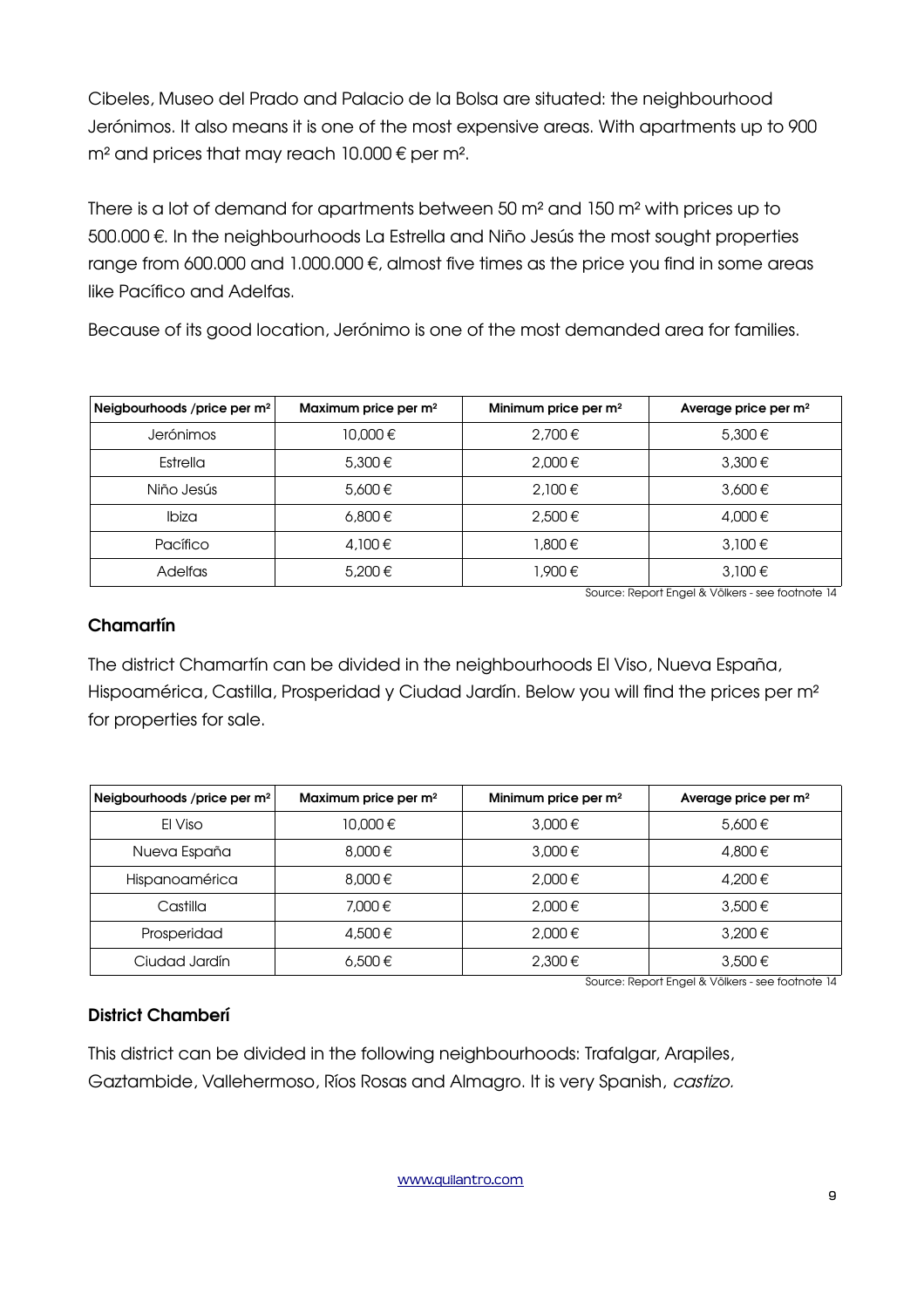In the centuries XIX and XX it was chosen by the aristocracy as the residential area. This is why in this area the most palacios of Madrid can be found. Here you can found many unique buildings from an architectural point of view.

Calle Zurbano (situated in Almagro) has some beautiful buildings. This is an example of an authentic street in plain Almagro. Prices in Almagro are quite high, at lease 8.000 € per m².

According to this report, many young couples opt for buying property in Trafalgar and Arapiles. Families buy most of the time in Vallehermoso and Ríos Rosas. National and international investors opt frequently for buying property in Gaztambide and Almagro.

| Chamberí /price per m <sup>2</sup> | Maximum price per m <sup>2</sup> | Minimum price per m <sup>2</sup> | Average price per m <sup>2</sup> |
|------------------------------------|----------------------------------|----------------------------------|----------------------------------|
| Almagro                            | 8,287€                           | 2.959€                           | 4,674 €                          |
| <b>Arapiles</b>                    | 4,583€                           | $2.636 \in$                      | $3.440 \in$                      |
| Gaxtambide                         | 4,875€                           | 2,760€                           | 3.116€                           |
| Ríos Rosas                         | 6.518 €                          | 2,500€                           | $3.635 \in$                      |
| Trafalgar                          | $5.769 \in$                      | $2.328 \in$                      | $3.183 \in$                      |
| Vallehermoso                       | 6.116 €                          | 2.528€                           | $3,469 \in$                      |

Source: Report Engel & Völkers - see footnote 14

#### Conclusions of the Engel & Völkers report

The prices of some districts in Madrid, such as Salamanca, Chamberí and Retiro have gone through an increase in price many years ago. As a result, the profitabiity is lower. However, these districts remain popular as areas to live in and are still seen as a stable investment.

This also applies to other neighbourhoods that belong to the City Centre, such as Palacio.

For some years a few popular cultural districts arise, such as Justicia (Malasaña, Chueca, neighbourhoods that belong to the City Centre). Prices have increased considerably in these neighbourhoods.

Now there is an increasing interest among Spaniards for areas adjacent to the City Centre, especially in the South and East side of the City Centre of Madrid, such as Arganzuela or Fuente del Berro. Fuente del Berro was in the sixties a haven for artists and writers and has lots of light and spacious houses, for example houses that are located behind Calle O'Donnell and Calle Doctor Esquerdo. In 2016 here has already been an increase by 7% and it is expected to increase another 15% in 2017 for certain properties whose price is already around 1.000.000 euros.

#### Overview Fotocasa highest prices

Here's an overview of Fotocasa where you can find the districts with the highest prices in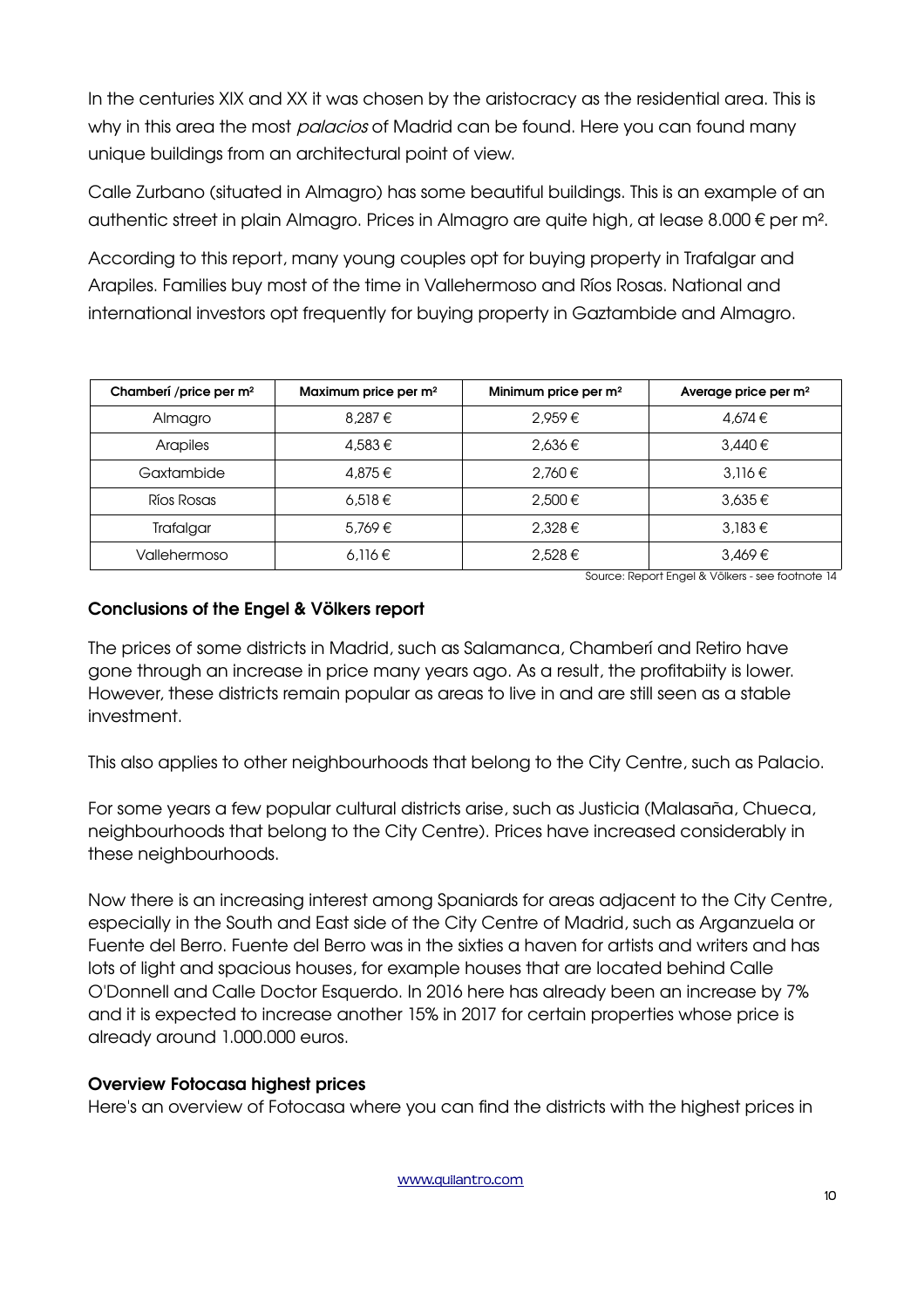#### Madrid<sup>, [15](#page-10-0)</sup>

### Distritos de Madrid con mayor precio

| Zona          | €/m2  |
|---------------|-------|
| 1. Salamanca  | 4.321 |
| 2. Chamberí   | 4.122 |
| 3. Chamartín  | 4.042 |
| 4. Centro     | 4.042 |
| 5. Retiro     | 3.499 |
| 6. Moncloa    | 3.435 |
| 7. Arganzuela | 3.073 |
| 8. Hortaleza  | 2.892 |

Source: Fotocasa - see footnote 15

#### Map of Madrid of Metro stops with average prices per m² for sale and for rent

In this document you'll find a map created by Idealista.<sup>[16](#page-10-1)</sup>

Using this map you will get to know the average price per m² for sale and for rent of properties close to several metro stops in Madrid. If you will click on the link and go to the original article, you can click on every metro stop and you will see the price in a radius of 500 m².

Here are some examples of the average prices for sale and for rent in a scheme derived from the statistics as mentioned in this article:

<span id="page-10-0"></span><sup>15</sup> [http://www.fotocasa.es/indice-inmobiliario\\_\\_fotocasa.aspx](http://www.fotocasa.es/indice-inmobiliario__fotocasa.aspx)

<span id="page-10-1"></span><sup>16</sup> [http://www.idealista.com/news/estadisticas/precio-linea-metro/madrid](https://www.idealista.com/news/estadisticas/precio-linea-metro/madrid)